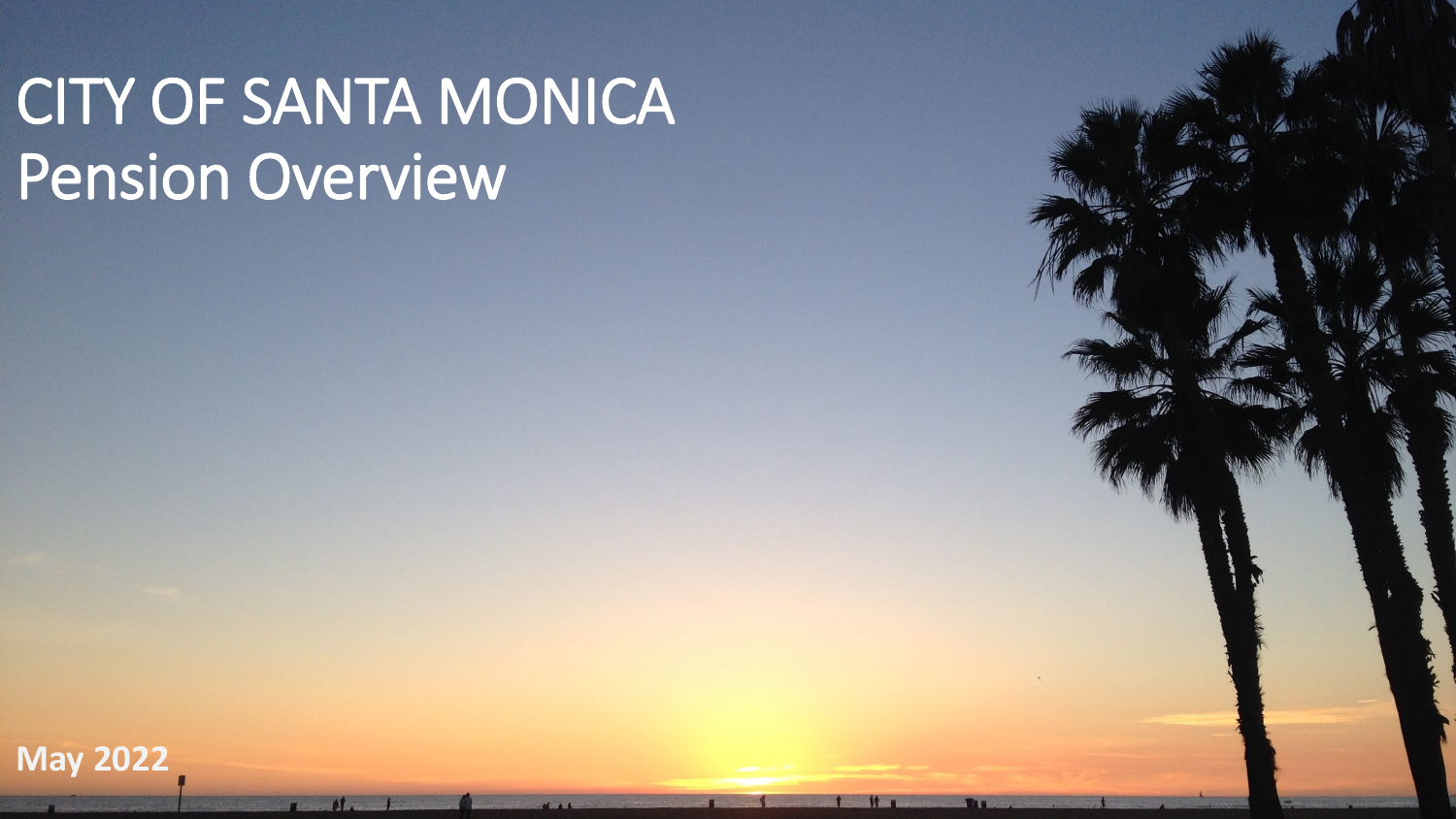## **Background**

This presentation provides information on the City's defined benefit pension plan, including its structure, cost, and actions the City has taken to mitigate the impacts of ongoing pension costs and liability.

- The City of Santa Monica provides a defined benefit retirement plan to its permanent employees working more than **1,000 hours per year for at least five years**. The benefit is calculated by a formula based on the position they have at the City, length of service and qualifying compensation. Santa Monica primarily pays for benefits earned during an employee's time in Santa Monica only. However, when an employee is hired from another agency at a higher salary, their former agency contributes part of the pension cost of the new employee.
- This plan is administered by the California Public Employee Retirement System (CalPERS). CalPERS serves the majority of California cities, counties and special districts and manages an investment portfolio of \$453.5 billion\*.
- Santa Monica, like other cities, joined CalPERS in 1944. Specific retirement benefits are negotiated with bargaining groups, based on a set of plans offered by CalPERS. According to a 1955 State Supreme Court ruling, public employee pension benefits, once granted, cannot be unilaterally reduced, even for not-yet-earned benefits. This is sometimes referred to as the "California Rule". The courts have declared that some specific additional pension benefits do not fall under this rule, but the basic retirement benefit must be kept intact.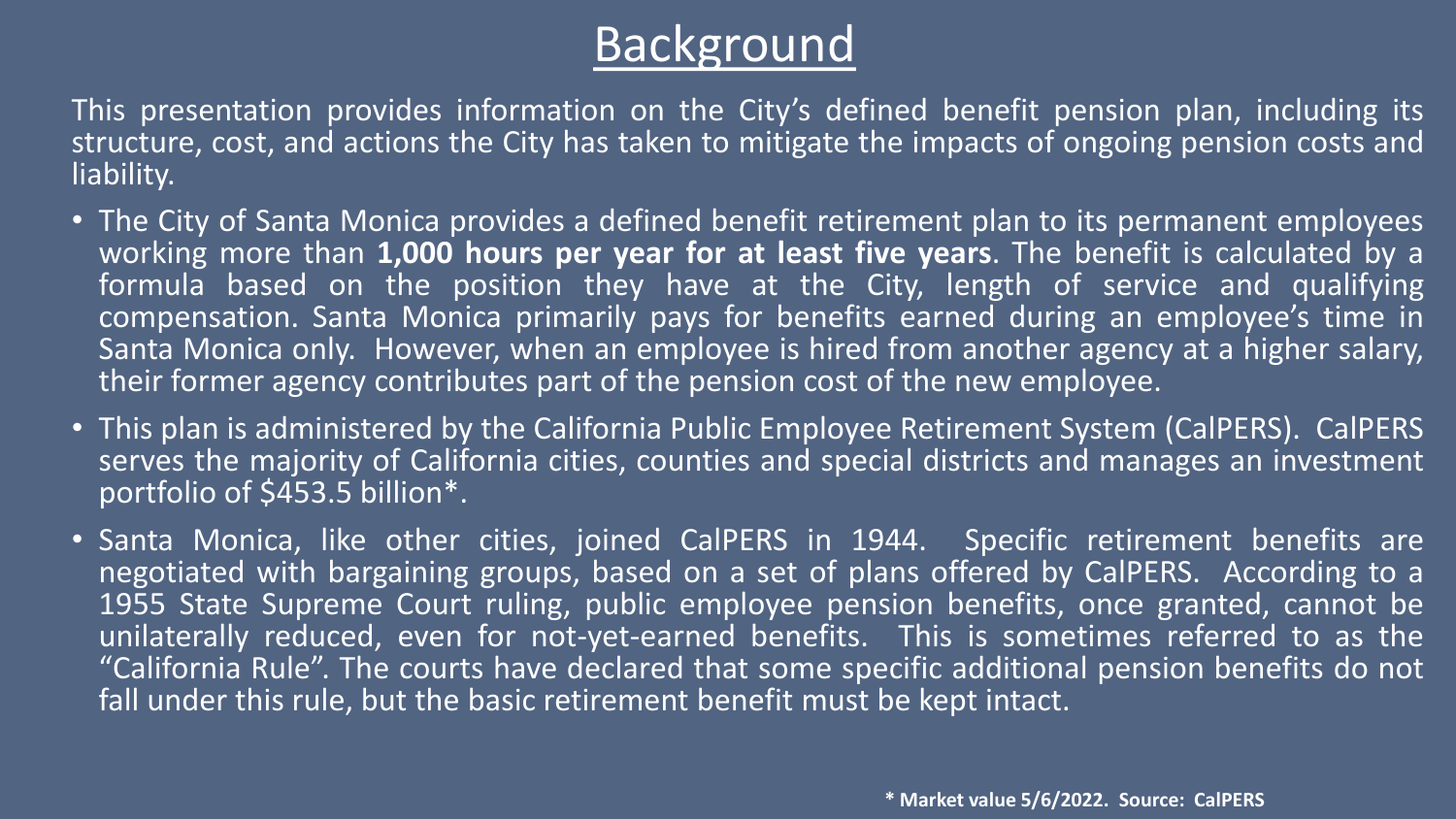### Santa Monica Employee Benefit Plans

| <b>Tier</b>                                                                             |      | <b>Miscellaneous</b><br>(non-sworn)<br>82% of workforce | <b>Police</b><br>(sworn) |                   | <b>Fire</b><br>(sworn) |                   |
|-----------------------------------------------------------------------------------------|------|---------------------------------------------------------|--------------------------|-------------------|------------------------|-------------------|
|                                                                                         | Rate | Retirement<br>Age                                       | Rate                     | Retirement<br>Age | Rate                   | Retirement<br>Age |
| <b>Classic</b><br>(hired before 7/1/2012)                                               | 2.7% | 55                                                      | 3.0%                     | 50                | 3.0%                   | 55                |
| Tier 2<br>(hired 7/1/2012-12/31/2012 or transferring to<br>City from another PERS plan) | 2.0% | 55                                                      |                          |                   |                        |                   |
| <b>PEPRA</b><br>(new to CalPERS and hired on/after 1/1/2013)                            | 2.0% | 62                                                      | 2.7%                     | 57                | 2.7%                   | 57                |

• **How it works:** payment to retiree = years worked x rate x highest base compensation\*

\* highest rolling twelve months for Classic, avg of highest rolling 36 months for Tier 2 and PEPRA

- **Why different tiers?** The California Public Employees' Pension Reform Act (PEPRA) created lower benefit levels for new employees in all plans effective January 1, 2013. Before this, Santa Monica added a new, lower "**Tier 2**" for miscellaneous employees only. Under Tier 2, employees transferring from another CalPERS agency receive a lower benefit rate.
- **Who has the new reduced plans?** As of June 30, 2021, **43%** of the City's staff is currently under the Tier 2 and PEPRA Tiers. That will increase every year as more Classic members leave the City.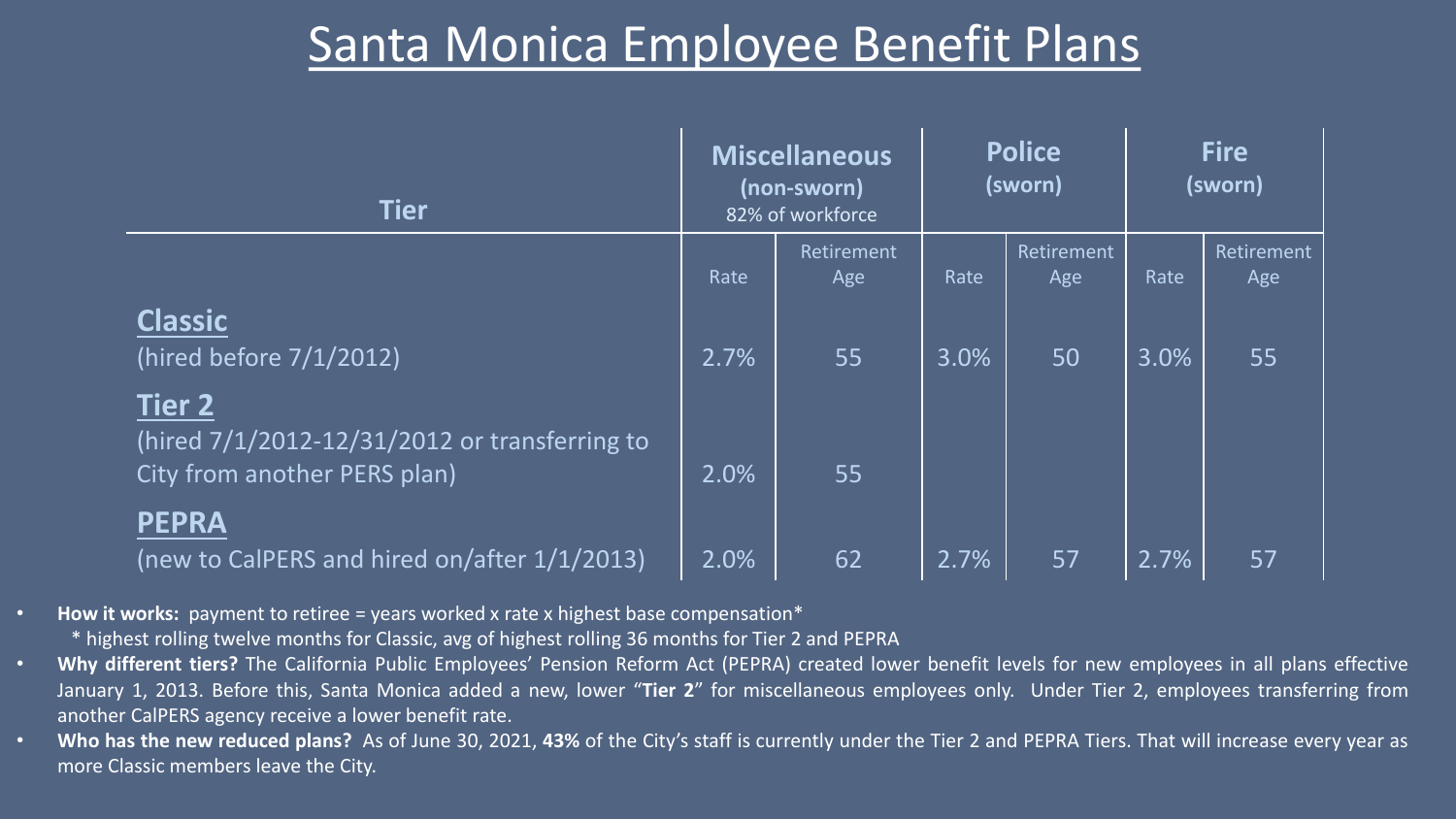### What does the City pay?

Actuarially Determined Contribution (paid annually) = Normal cost + Amortization of the Unfunded Liability

- Normal cost: Annual payment to fund benefits earned by active members during the year
- Amortization of the Unfunded liability: Annual payment to fund the gap between value of prior contributions plus investment earnings and discounted cost of future benefit payments. These contributions are sufficient to amortize the City's unfunded liability over a period of 30 years.

### Do employees contribute?

Yes. In addition to the EMPLOYEE portion of the contribution, they also contribute up to 35% (depending on the plan/tier) of the total EMPLOYER payment each year. Employees do not participate in Social Security while at the City, so this is their only City-sponsored retirement income.

**In FY 2020-21, the City's total pension cost was approximately \$56.1M (9% of the City's operating budget) and employees paid \$17.8M. The City's payment included \$38.2M towards the unfunded liability.**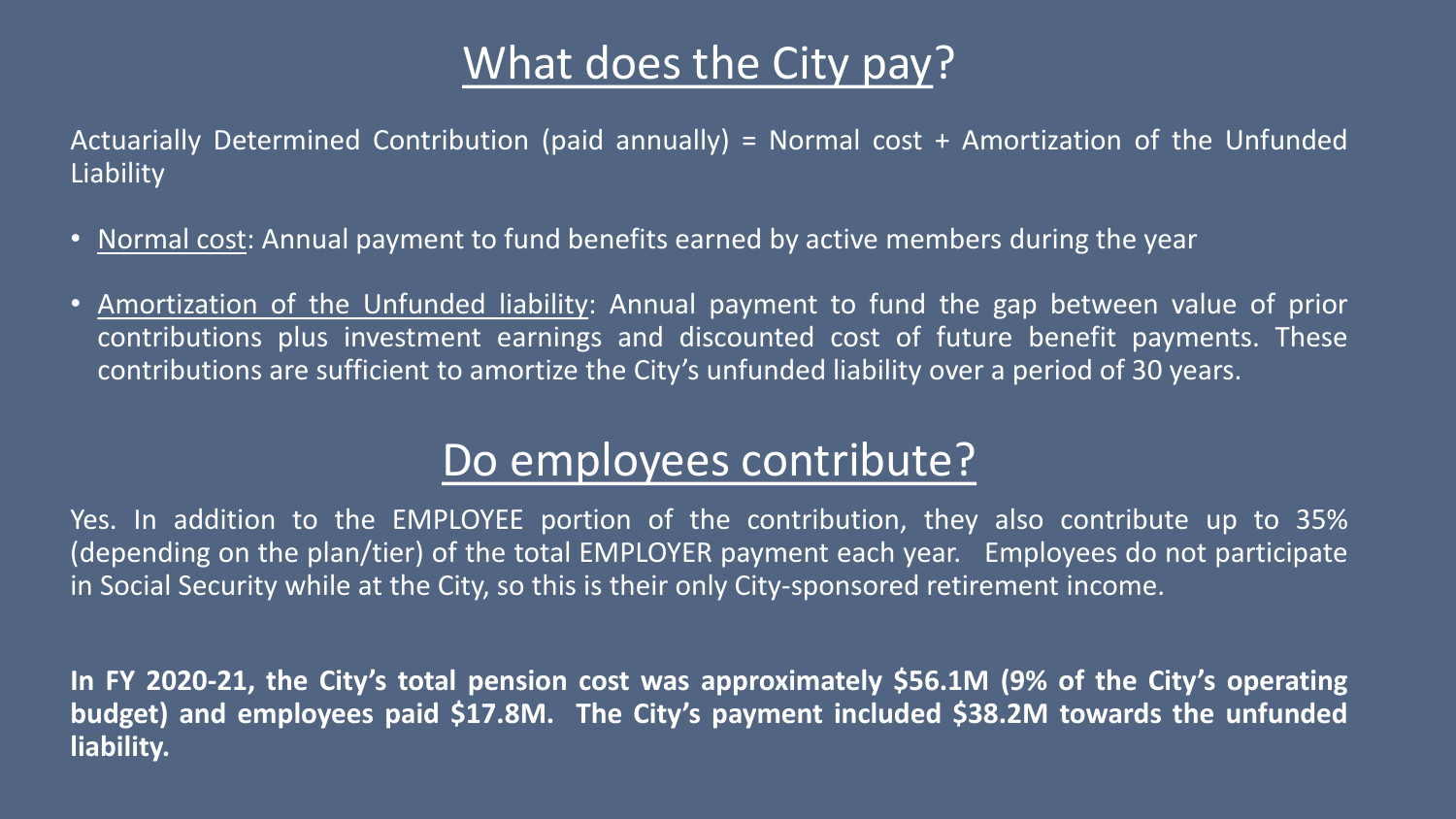# Santa Monica Employee Contribution Rates

| <b>Tier</b>                                                                                    | <b>Miscellaneous</b><br>(non-sworn)<br>82% of workforce |            | <b>Police</b><br>(sworn) |            | <b>Fire</b><br>(sworn) |            |
|------------------------------------------------------------------------------------------------|---------------------------------------------------------|------------|--------------------------|------------|------------------------|------------|
|                                                                                                | Rate                                                    | Additional | Rate                     | Additional | Rate                   | Additional |
| <b>Classic</b><br>(hired before 7/1/2012)                                                      | 8.00%                                                   |            | 9.00%                    | 8.50%      | 8.0%                   | 6.0%       |
| <b>Tier 2</b><br>(hired 7/1/2012-12/31/2012 or transferring to<br>City from another PERS plan) | 7.00%                                                   |            |                          |            |                        |            |
| <b>PEPRA</b><br>(new to CalPERS and hired on/after 1/1/2013)                                   | 6.75%                                                   |            | 13.00%                   |            | 10.0%                  |            |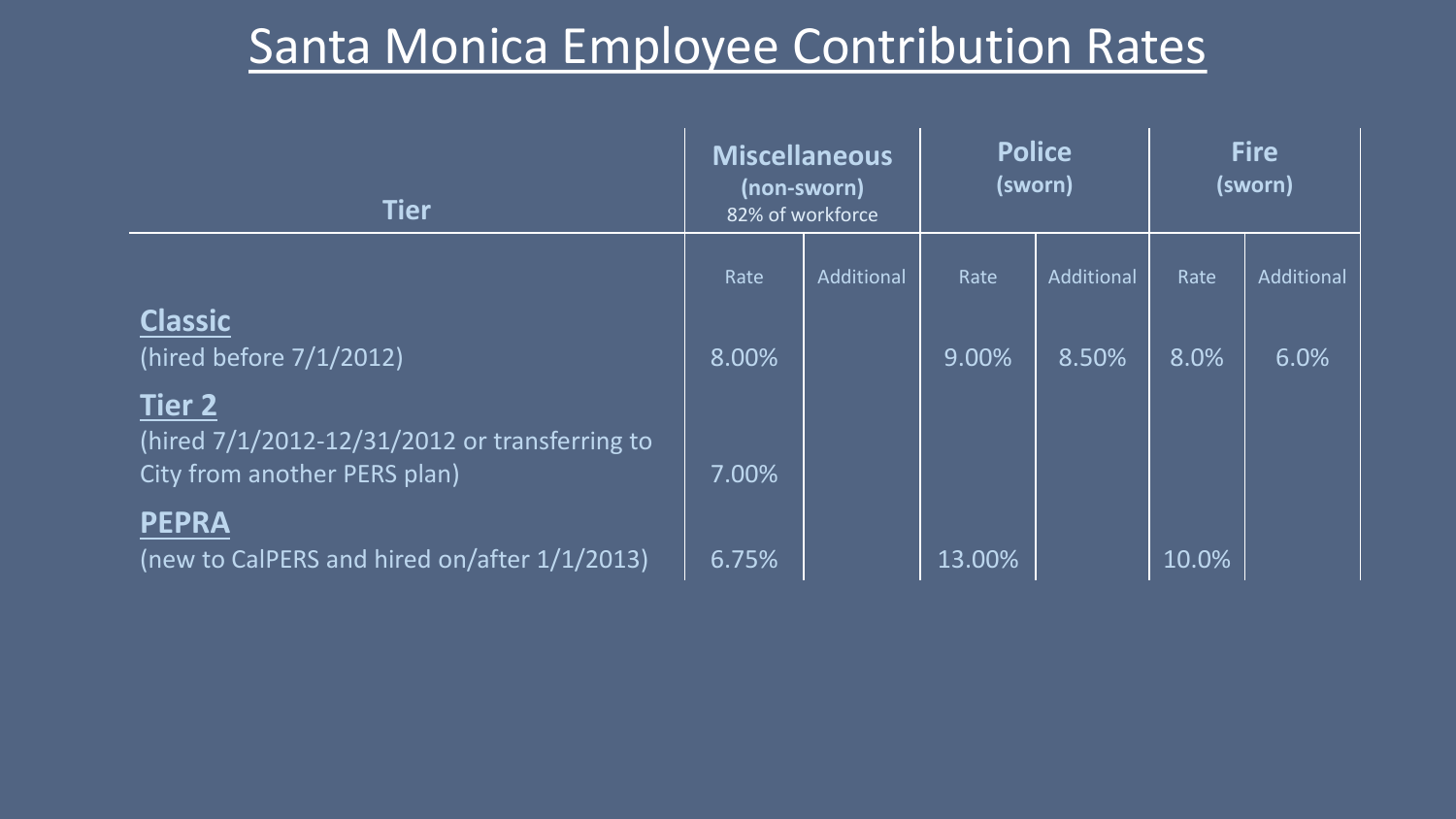## Where does the money come from?

Benefit payments come from employer contributions (what the City pays), employee contributions (what workers pay), and from CalPERS investment earnings.

The graphic below demonstrates the breakdown.

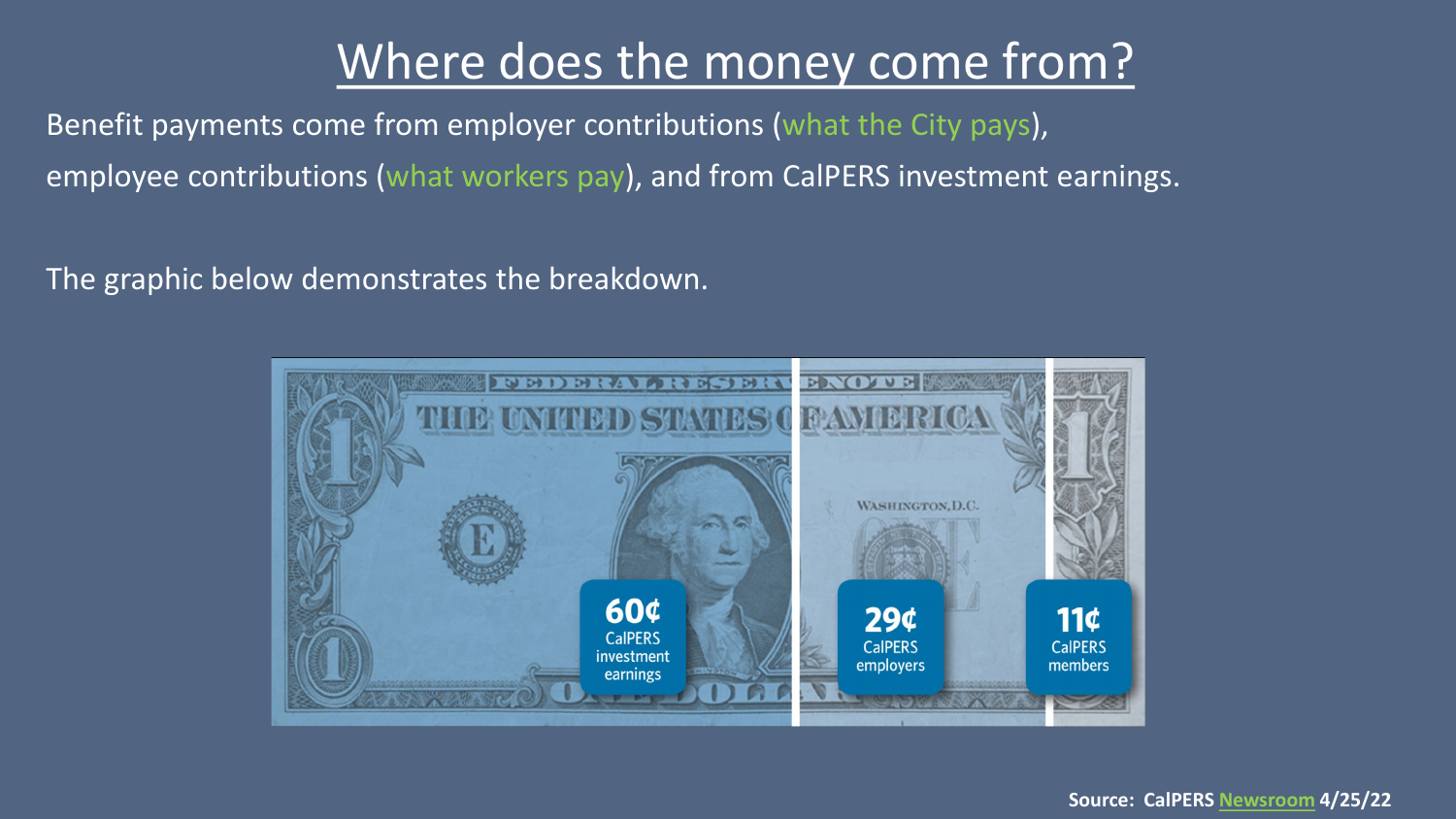# What is the story on pensions?

Cities' required CalPERS contributions have increased significantly since the Great Recession and continue to grow, creating a big fiscal challenge for many. These increases reflects CalPERS' effort to lower the unfunded liability (the gap between the assets it expects to have to make retiree payments, and the amount of assets it needs). The end goal is long-term sustainability.

This a big change from the early and mid 2000s, when the CalPERS portfolio was relatively well funded at over 80%; and at one point was super-funded, meaning that it had more than 100% of the assets needed to cover all projected liabilities (retiree payments).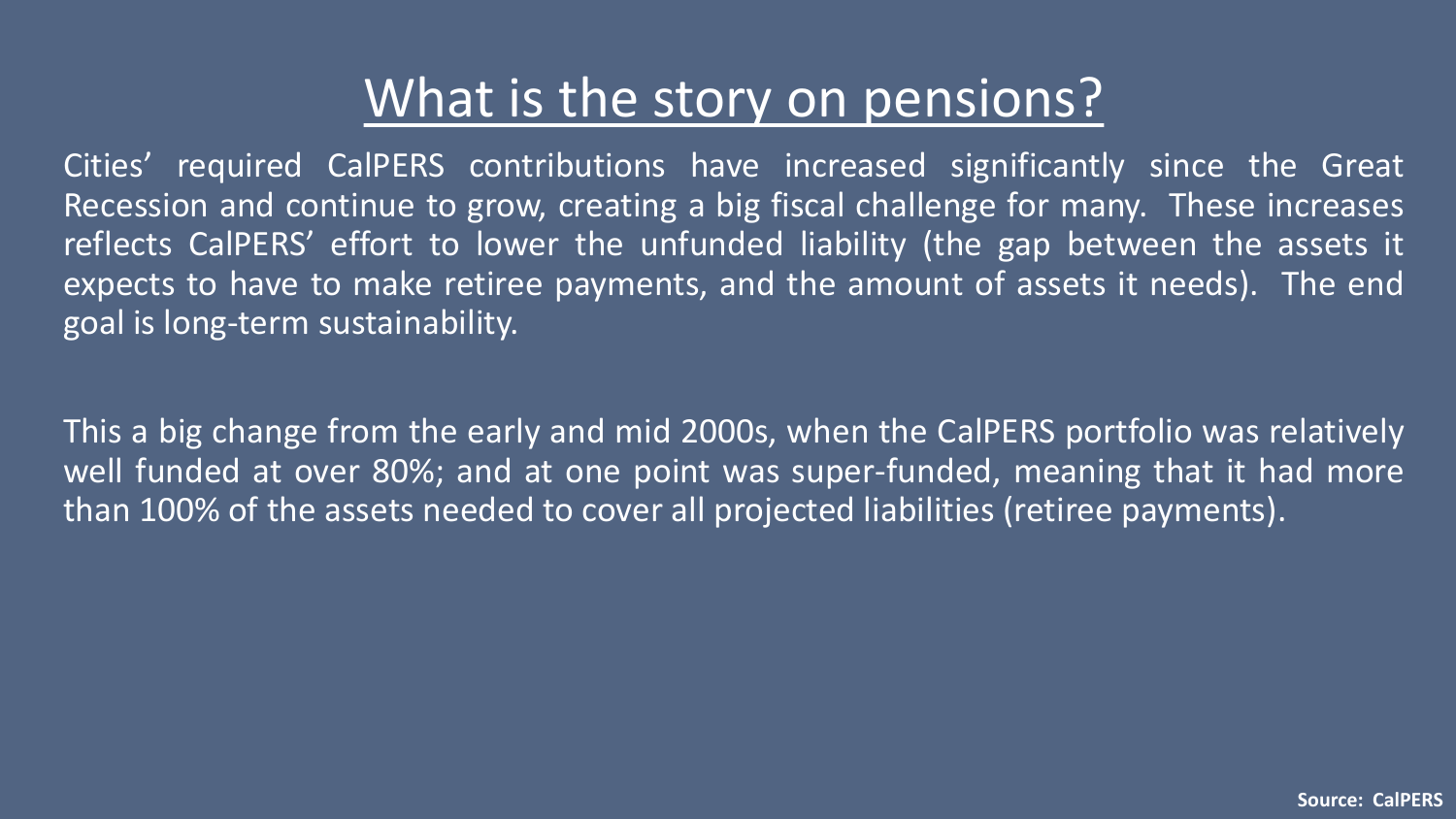# What about Santa Monica's pension?

Santa Monica's pension liability is approximately 75**%** funded.

Unfunded liability is calculated in two different ways for different purposes.

#### **CalPERS valuation**

- Found in CalPERS actuarial valuations
- Used by CalPERS in calculation of annual contributions
- Uses more current actuarial information
- Valuation date of 6/30/2020

Balance as of 6/30/2020: **\$520 M**

#### **Governmental Accounting Standards Board (GASB)**

- Used for financial reporting purposes
- Uses the 6/30/2019 valuation rolled forward with contribution, payment and investment return activity to 6/30/2020 which is reported in the 6/30/2021 financial statements.

Balance as of 6/30/2020: **\$481 M**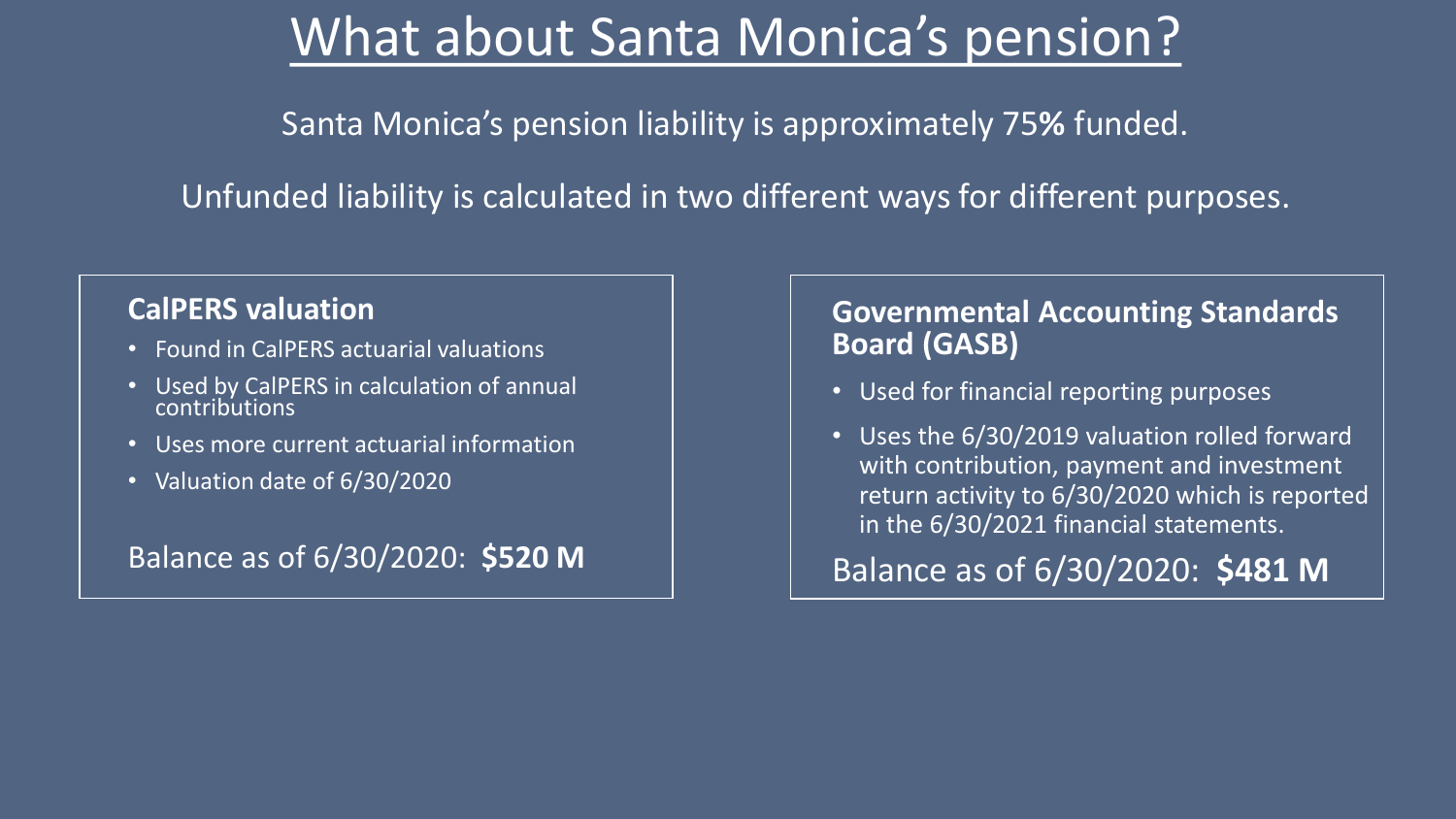#### CalPERS Rate of Return, Funded Ratio, Discount Rate

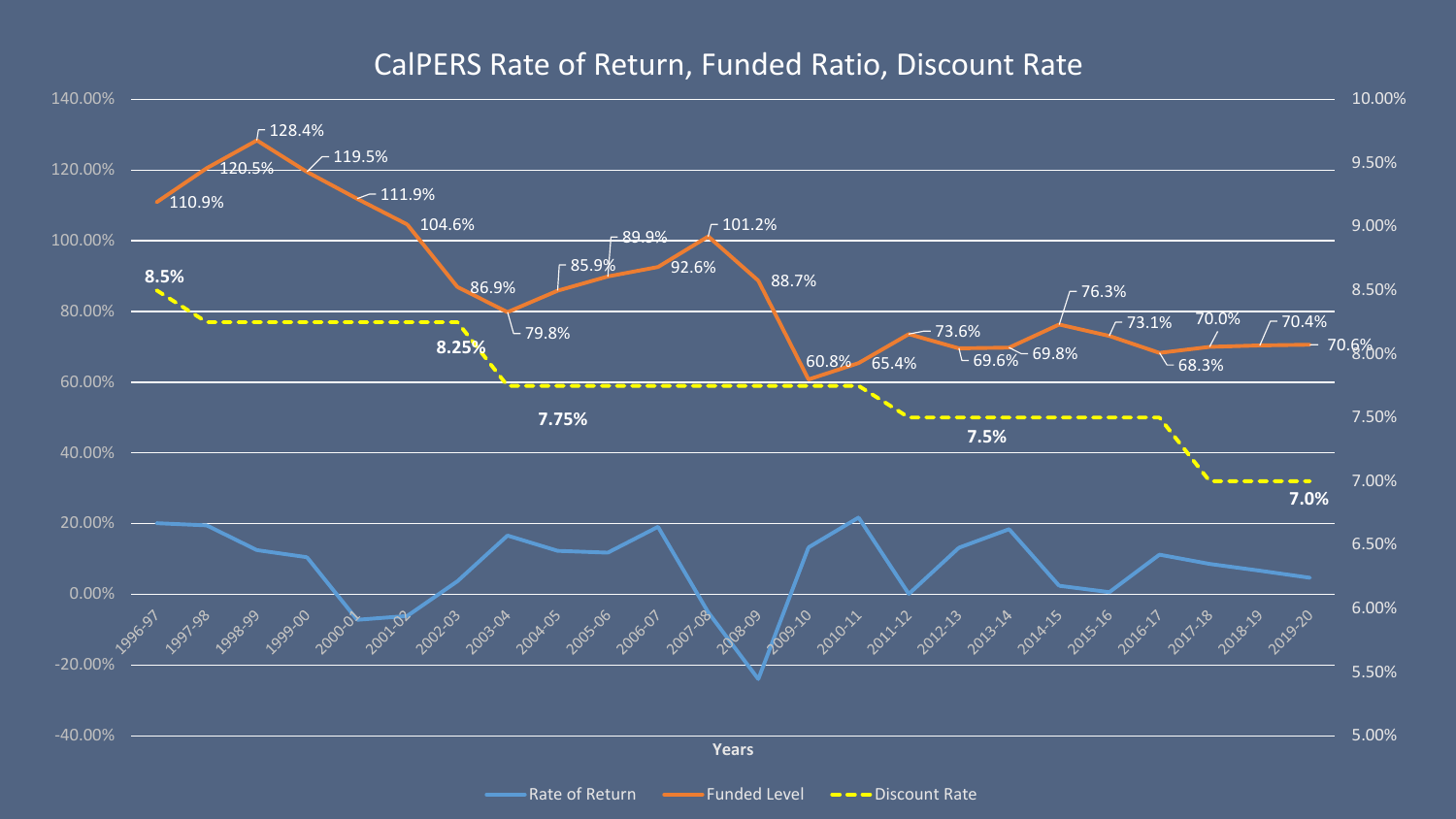## **How did we get here?**

### I: Structural Problems & Short-sighted Decisions

For many years, strong market returns, optimistic assumptions, and less conservative methodology hid system vulnerability until the 2008 market crash. Actions taken during this time further weakened fund health:

- In FY 1999-00, the State passed a law that greatly increased pension benefits without an associated contribution increase (SB 400).
	- Enhanced benefits were applied retroactively (see example below)
	- Benefits were based on highest rolling twelve months vs. 3-year average
- CalPERS underestimated costs and used an unrealistic discount rate
- In some years CalPERS did not require contributions (however, the City set aside funds equivalent to the annual payments to fund future contributions).

**Example**: An employee retiring on 12/31/99 (pre-SB400) received a \$60,000 annual pension payment, while the same employee retiring on 1/1/2000 (post-SB400) received a \$90,000 annual payment.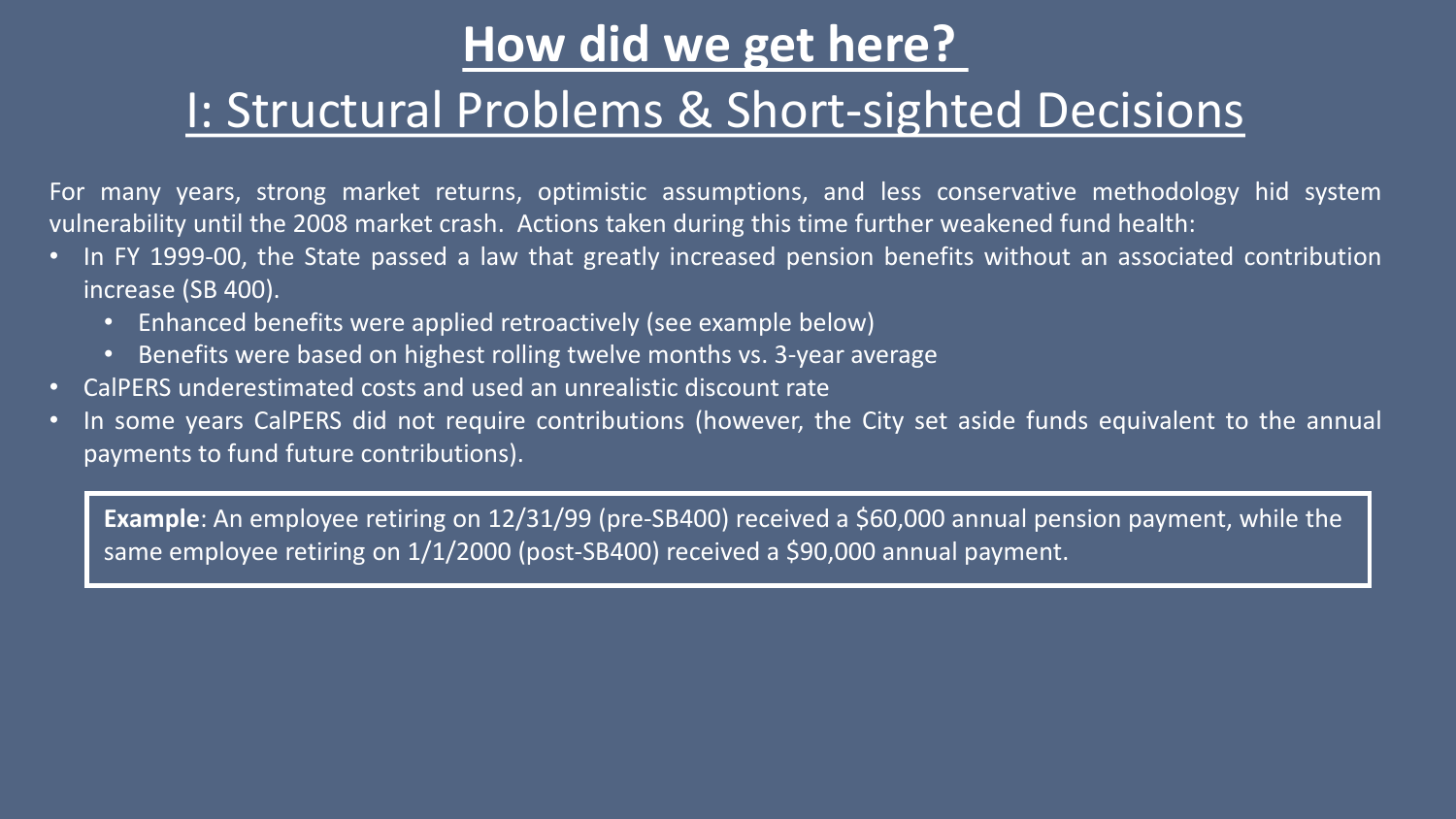# **How did we get here?**



## II: External factors & response

**Market Performance.** During the 2008 market crash, the CalPERS portfolio experienced investment losses in line with the broader market, including losses in all asset classes. The loss in the portfolio's value exceeded 30%, reducing the funded level (amount of liabilities covered by assets) to 61%.

**Assumption / Valuation Methodology Changes**. CalPERS adjusted their methods based on their experience with the Great Recession by:

- 1) A new investment portfolio allocation to be more stable and less risky
- 2) Adjusting amortization/valuation methodologies. Transitioning from rolling to fixed 30 year amortization period now 20 years for new amortization bases, from 15 to 5 year smoothing period, and from actuarial to market valuation of assets
- 3) Updating projected demographic assumptions such as life expectancy and retirement age
- 4) Reducing the discount rate from 7.75% to 7.0% from 2011-12 to 2019-20; and implemented a new Risk Mitigation Policy which kicked in causing the discount rate to be further reduced to 6.8% due to the extraordinary market returns in 2020-21.

These changes contributed to an increase in the unfunded liability.

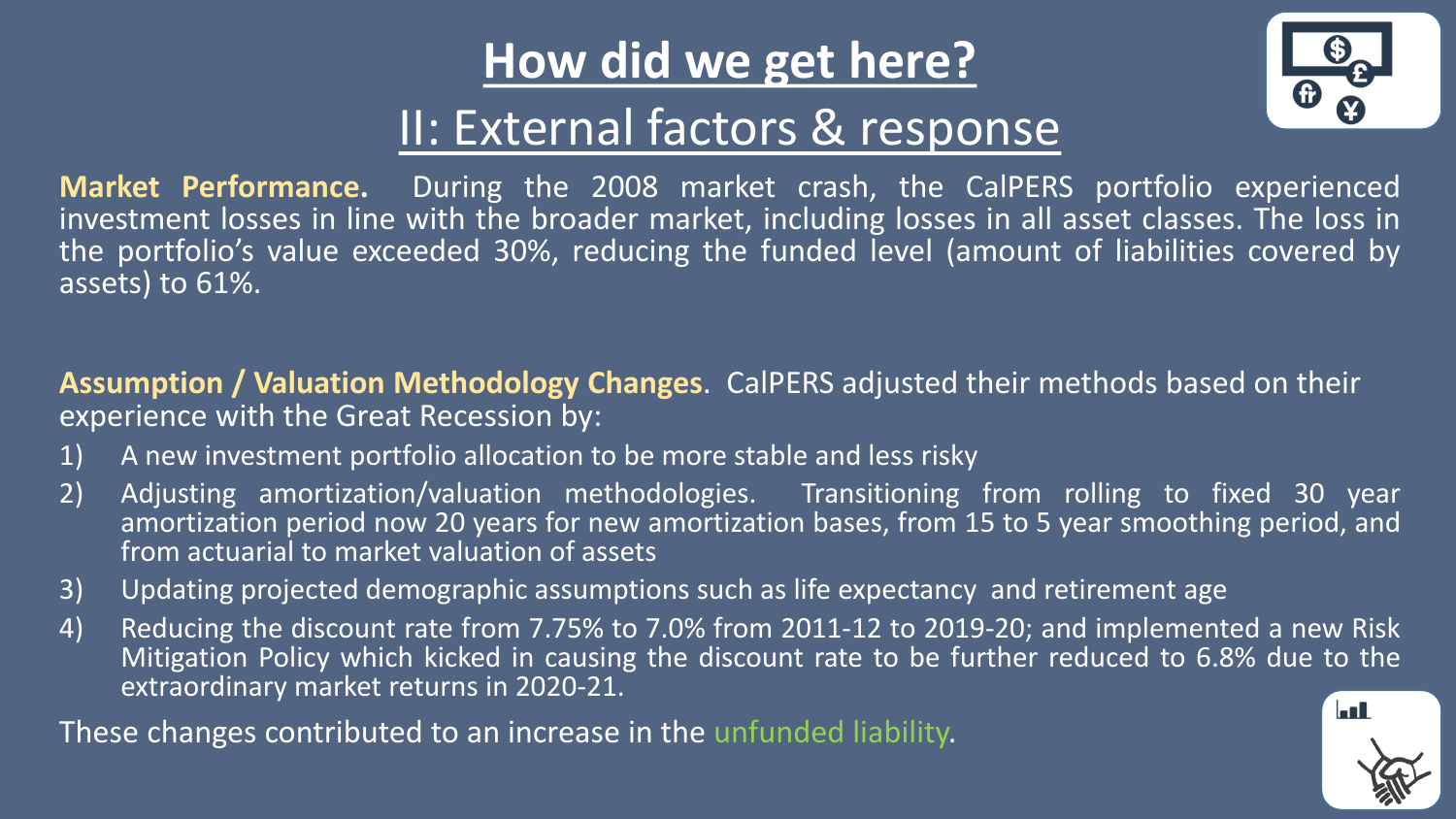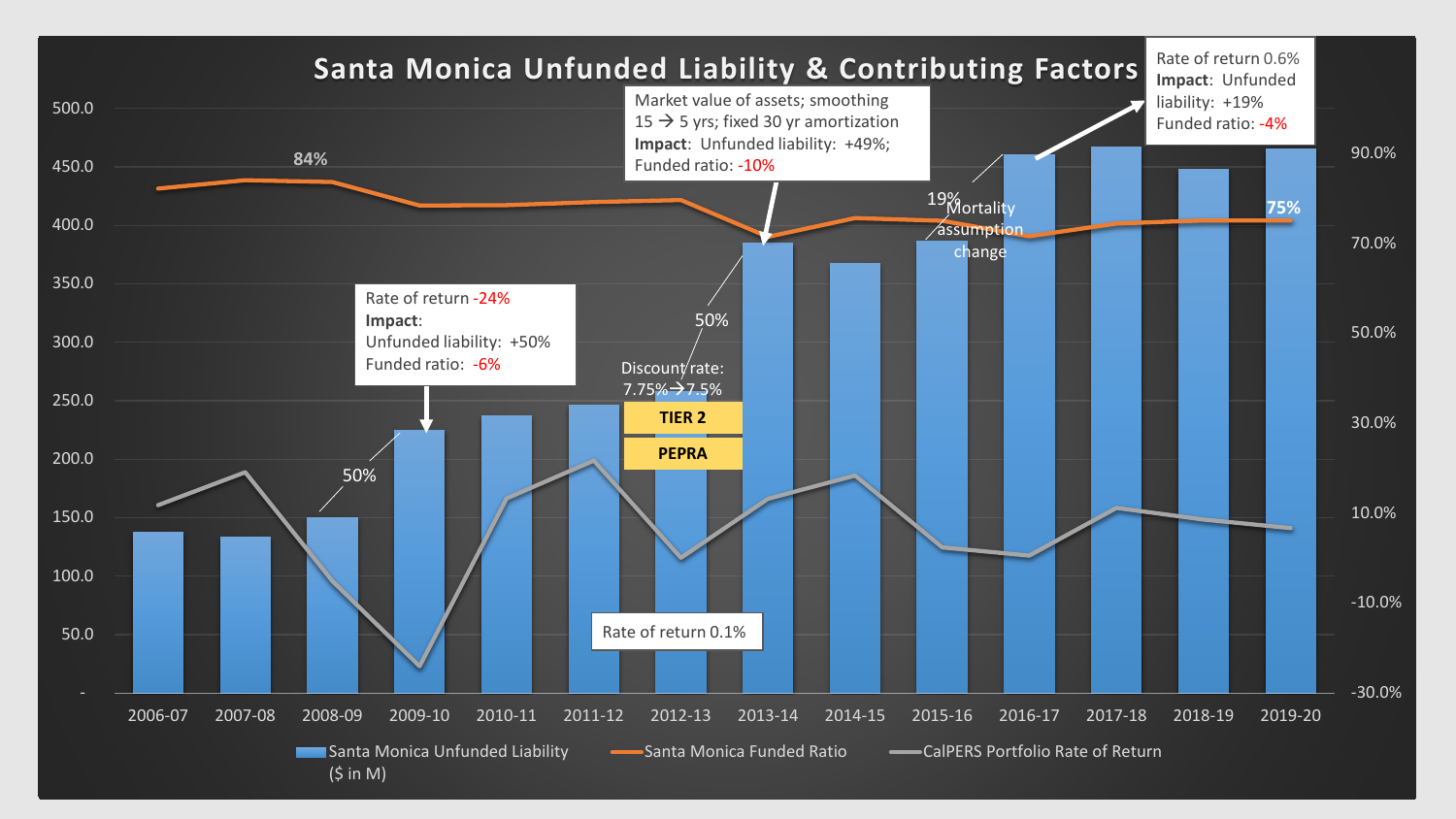### How are we managing costs for the future?

### **Employee contributions & Lower cost benefit plans**

- **Tier 2 & PEPRA.** New and transferring Santa Monica employees are earn a lower pension benefit than Classic members.
- Employees are contributing more towards retirement.

### **Payment strategies**

- **Prepayment**. To receive a 3.5% discount, we prepay the current year's amortization of the unfunded liability at the start of the year.
- **Discretionary Additional Payments.** To amortize the unfunded liability faster, the City used available funds to pay down an additional \$88.1 million towards unfunded liability through 2020-21, including a \$45 million payment made on June 13, 2017.
- **Accelerated Paydown.** In 2019-20, at the recommendation of a City Manager-<br>appointed Pension Advisory Committee, the City began making additional payments to replicate amortizing the unfunded liability over a 13-year period in order to save the City an estimated \$100 million (\$41 million present value) in interest payments. Due to the financial constraints brought on by the pandemic in 2020, Council voted to pause these extra payments for two years. Payments will resume in 2022-23.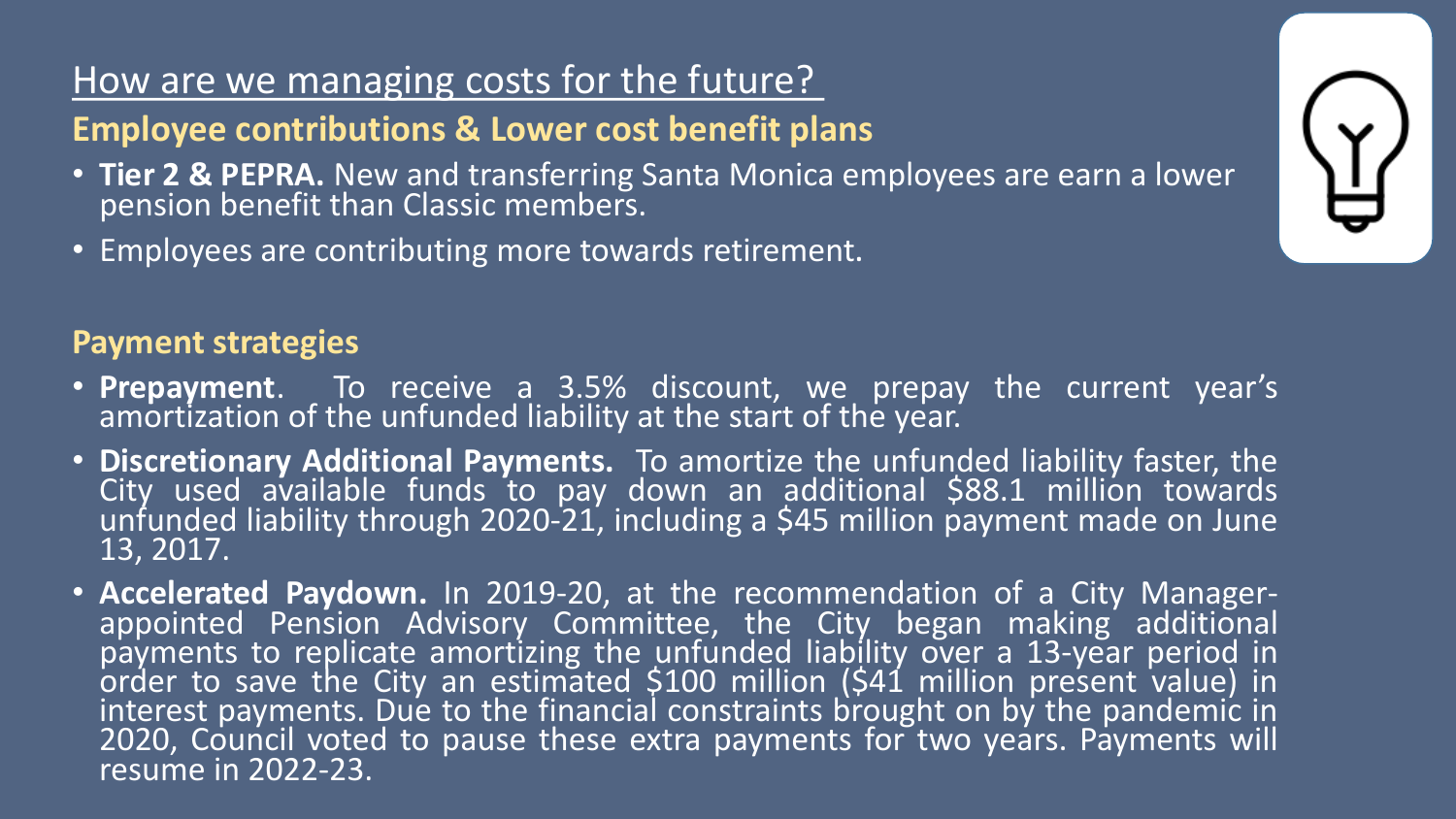### **City of Santa Monica Principles for Pension Funding**

[Developed by the Pension Advisory Committee and incorporated in the in the City's](https://finance.smgov.net/Media/Default/annual-reports/FYE2022/FYE2022-Operating-Budget.pdf) Fiscal Policies

1. The GFOA and the California Actuarial Advisory Panel (CAAP) believe it is financially advantageous to repay or amortize unfunded pension liabilities. The Pension Advisory Committee believes the unfunded liability represents a looming threat to Santa Monica's safety and quality of life through erosion of vital services; undermining workforce compensation and job security; and damaging the City's long-term fiscal health.

2. The Pension Advisory Committee believes the City should maintain prudent funded status levels and an aggressive repayment plan to ensure that funds are available in the long run to meet City obligations and preserve financial flexibility to meet or maintain City obligations consistent with values of the City.

3. The Pension Advisory Committee believes the City should formally commit to a repayment period of not-to-exceed 13 years for the current unfunded pension liability, concluding in 2032- 33. By following this recommendation, the City is projected to save approximately \$100 million. In the event of a fiscal emergency, the Council would have the option to reduce the annual payment for that fiscal year to the amount required for a 15-year repayment schedule (as calculated in 2019), concluding in 2034-35, only after holding a public hearing and making appropriate findings.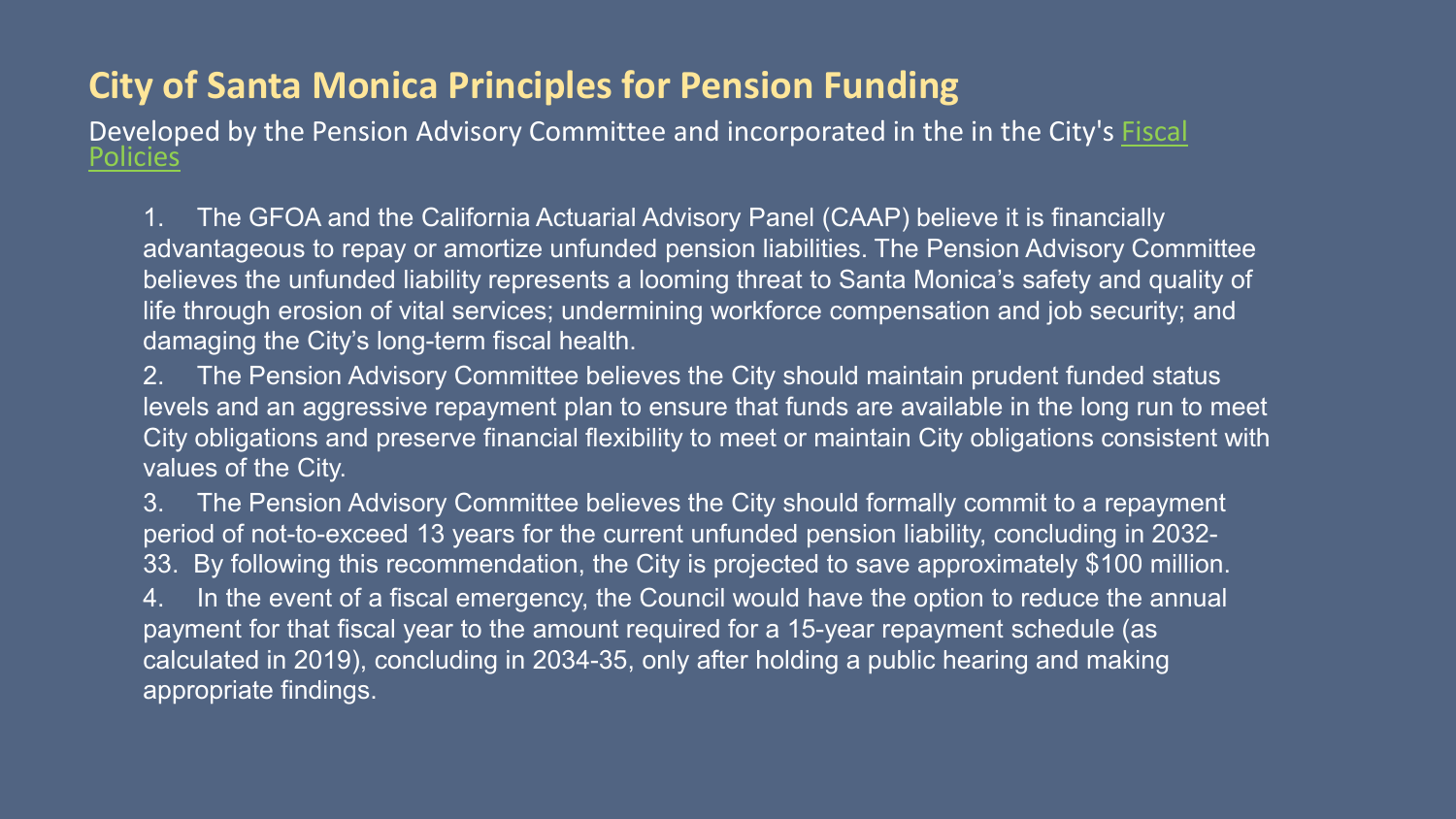### How are we managing costs for the future? **Reduction of benefits**

• The City negotiated with each of the employee groups to eliminate what's known as Employer Paid Member Contributions where the City previously paid for employees' contributions as part of their compensation package.

### **Reduction in Workforce**

• Due to the pandemic the City reduced its workforce by several hundred employees which reduces normal pension cost going forward, but not the amortization of the unfunded liability.

### **Future changes**

• In 2018, CalPERS voted to shorten amortization periods for future gains and losses to 20 years, helping to reduce negative amortization (when your contribution isn't sufficient to pay even annual interest amounts) and decrease total costs. These changes took effect in FY 2020-21.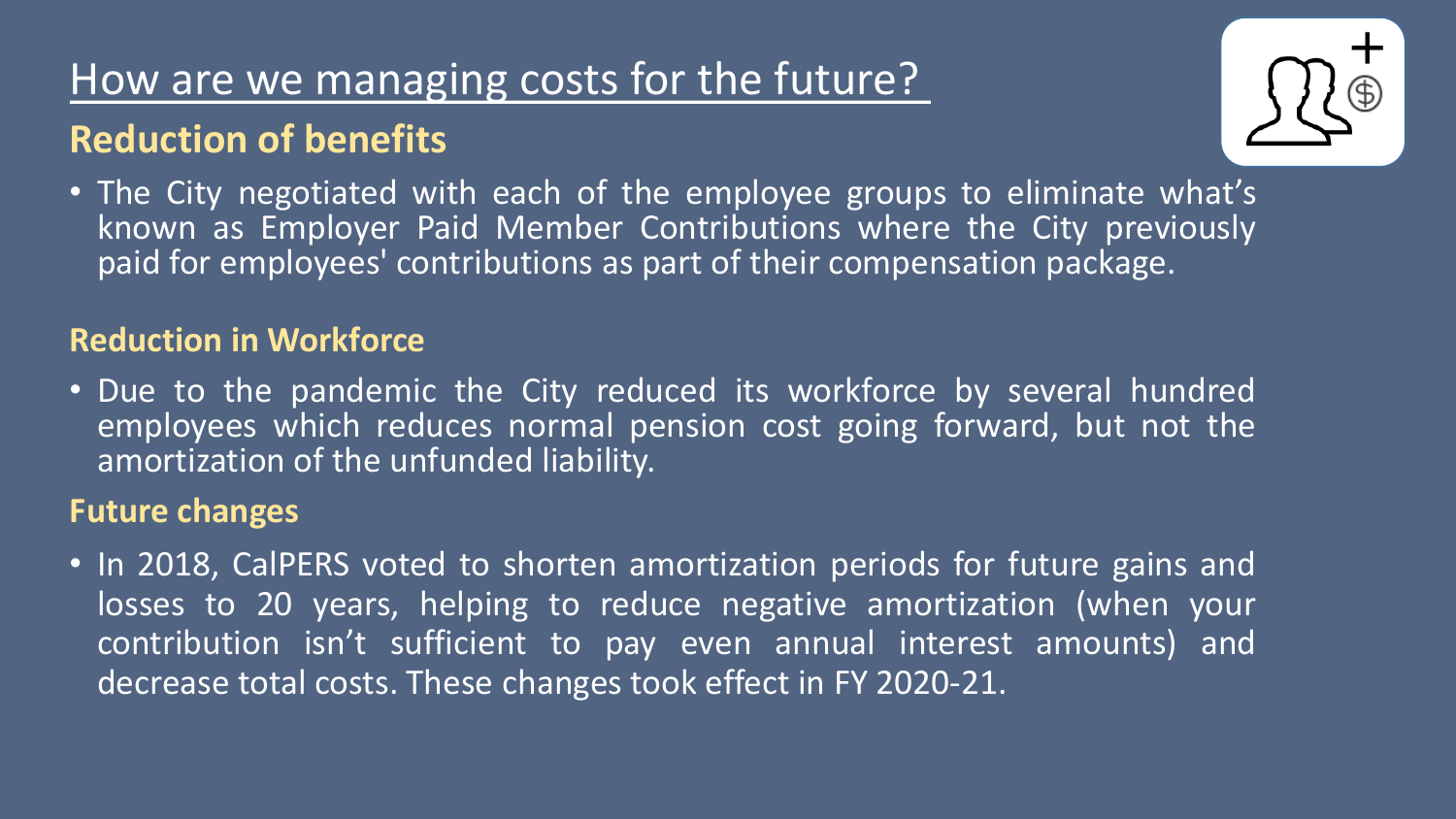# **How do plan costs compare?**

| <b>Employee Type</b> | <b>Retirement</b><br>Budget / FTE* |
|----------------------|------------------------------------|
| <b>Sworn Police</b>  | \$75,000                           |
| <b>Sworn Fire</b>    | \$70,000                           |
| Non-Safety (Misc.)   | \$24,000                           |

\*Average budgeted cost in FY 2021-22 per FTE. Net of employee contribution.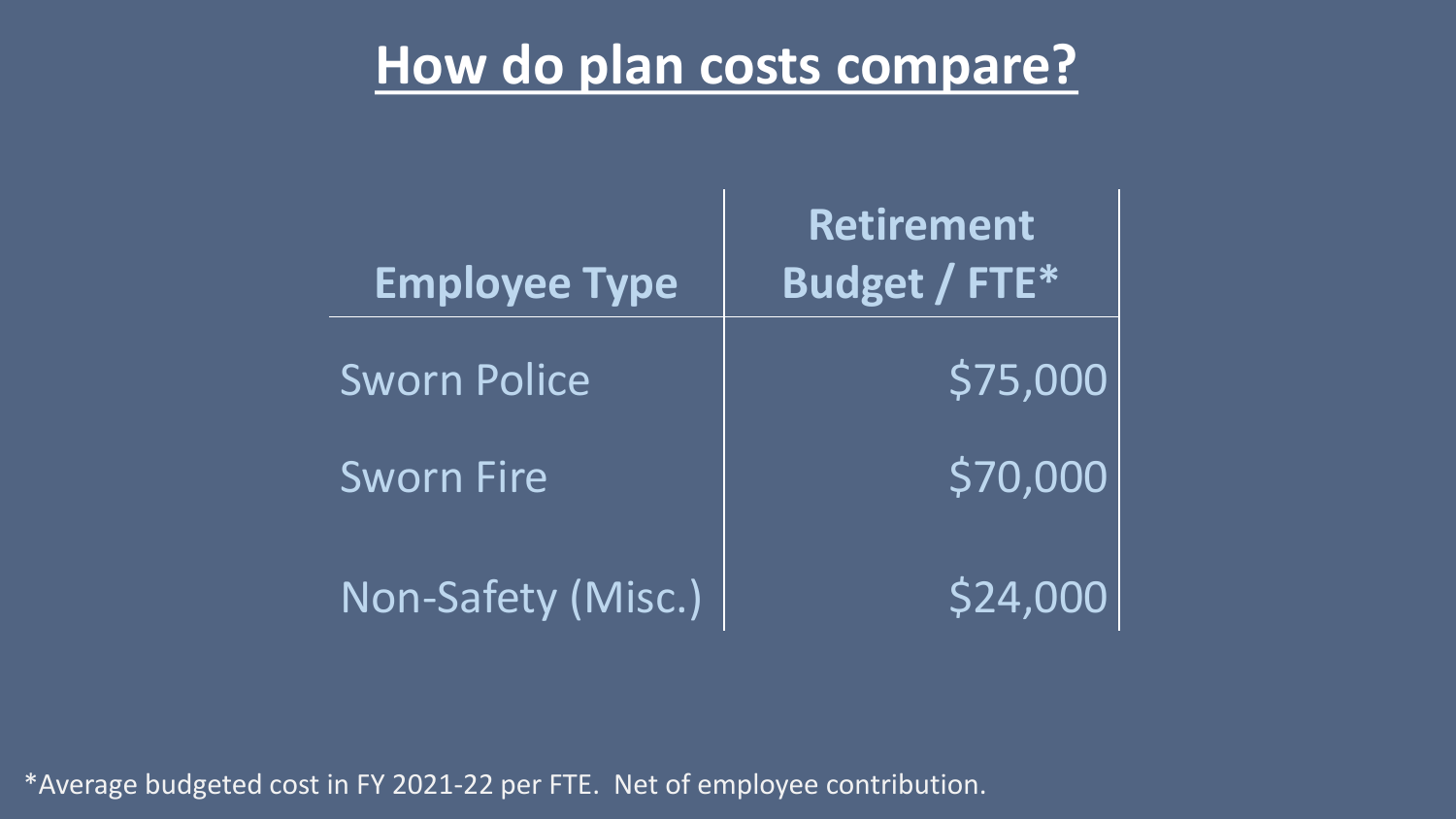### How do these look in the City's budget?



Sworn Fire B Sworn Police All non-Sworn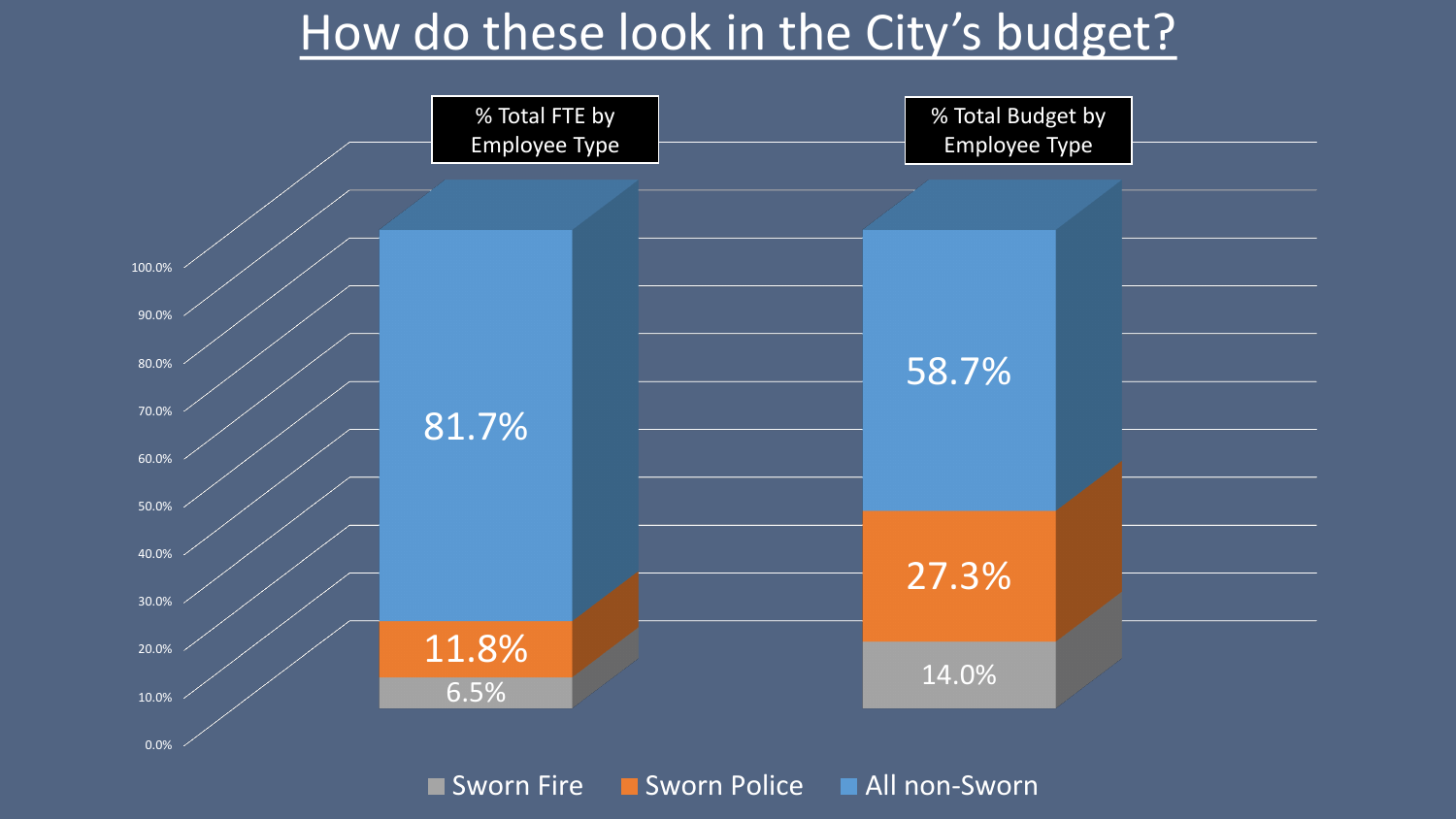# How can I look this up?

The amounts are included in retirement line items. You can find this in:

• The City's [operating](https://finance.smgov.net/Media/Default/annual-reports/FYE2022/FYE2022-Operating-Budget.pdf) budget



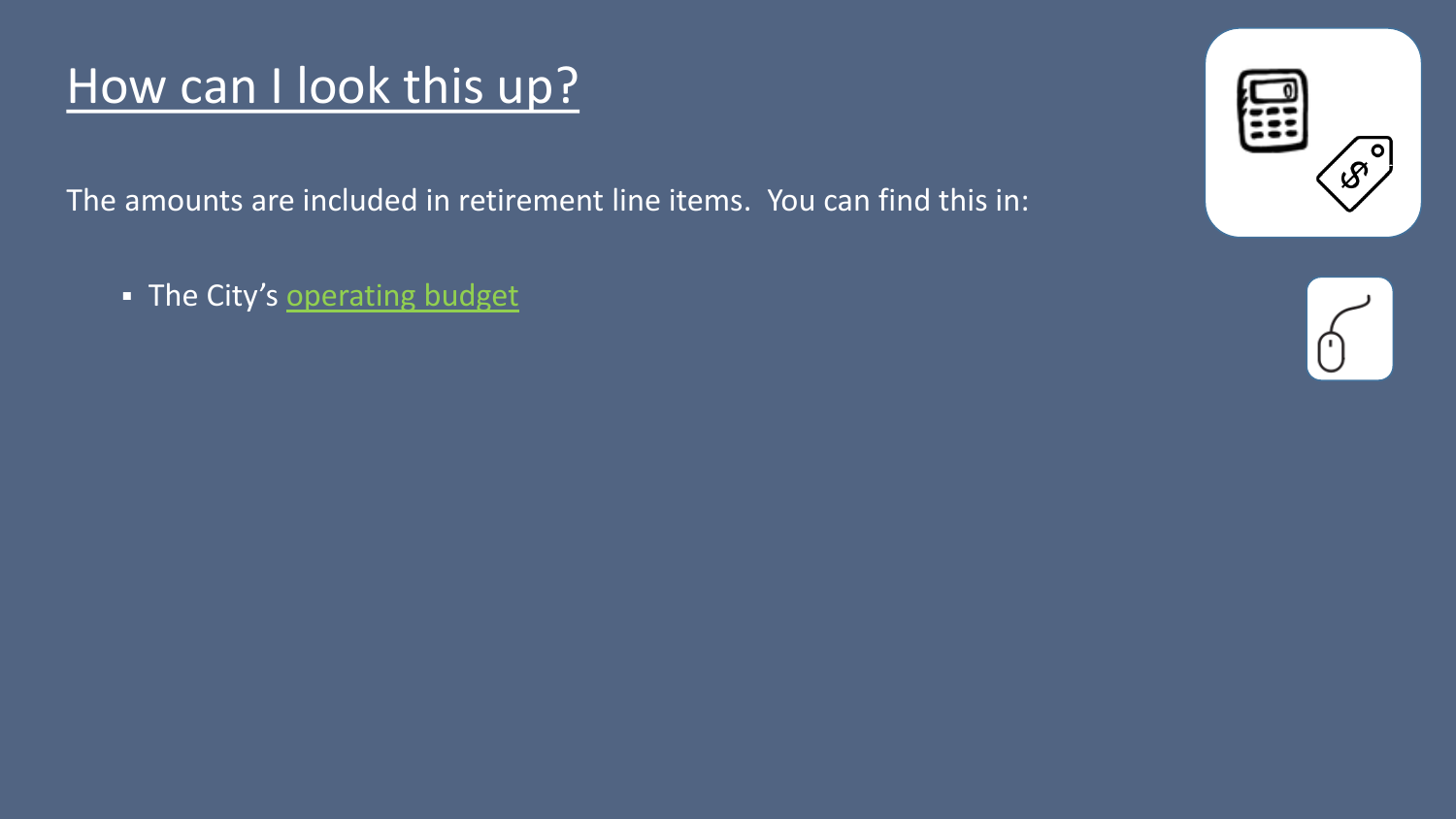### Where can I find more information?

#### **Staff Reports**

- See the June 13, [2017](http://santamonicacityca.iqm2.com/Citizens/Detail_LegiFile.aspx?Frame=&MeetingID=1095&MediaPosition=&ID=2532&CssClass=) report on the \$45 million payment towards unfunded pension liability
- See the April 22, 2019 information item on Methods to Manage Santa Monica's Unfunded Pension Liability, including a report of the work conducted by the Pension Advisory Committee
- Ongoing: search Council [agendas](http://www.smgov.net/departments/clerk/agendas.aspx) for Budget staff's biannual financial status updates to Council.

#### **Annual Comprehensive Financial Report**

- View information in the letter of transmittal, management's discussion and analysis, the notes and other required supplementary information.
- As a result of accounting reporting [pronouncement](https://finance.smgov.net/Media/Default/annual-reports/FYE2021/Annual%20Comprehensive%20Financial%20Report.pdf) **[GASB](https://www.gasb.org/page/ShowDocument?path=GASBS%252068.pdf&acceptedDisclaimer=true&title=GASBS+68&Submit=) 68**, the City's annual financial report includes the net pension liabilities on the statement of net position and detailed pensions<br>information in Note 16.

#### **CalPERS**

• An abundance of information on how pension plans work and the detailed valuations for the City as well as other agencies are available on the [CalPERS](https://www.calpers.ca.gov/page/employers/actuarial-resources/public-agency-actuarial-valuation-reports) website

#### Still have questions?

• Email [budget@smgov.net](mailto:budget@smgov.net)